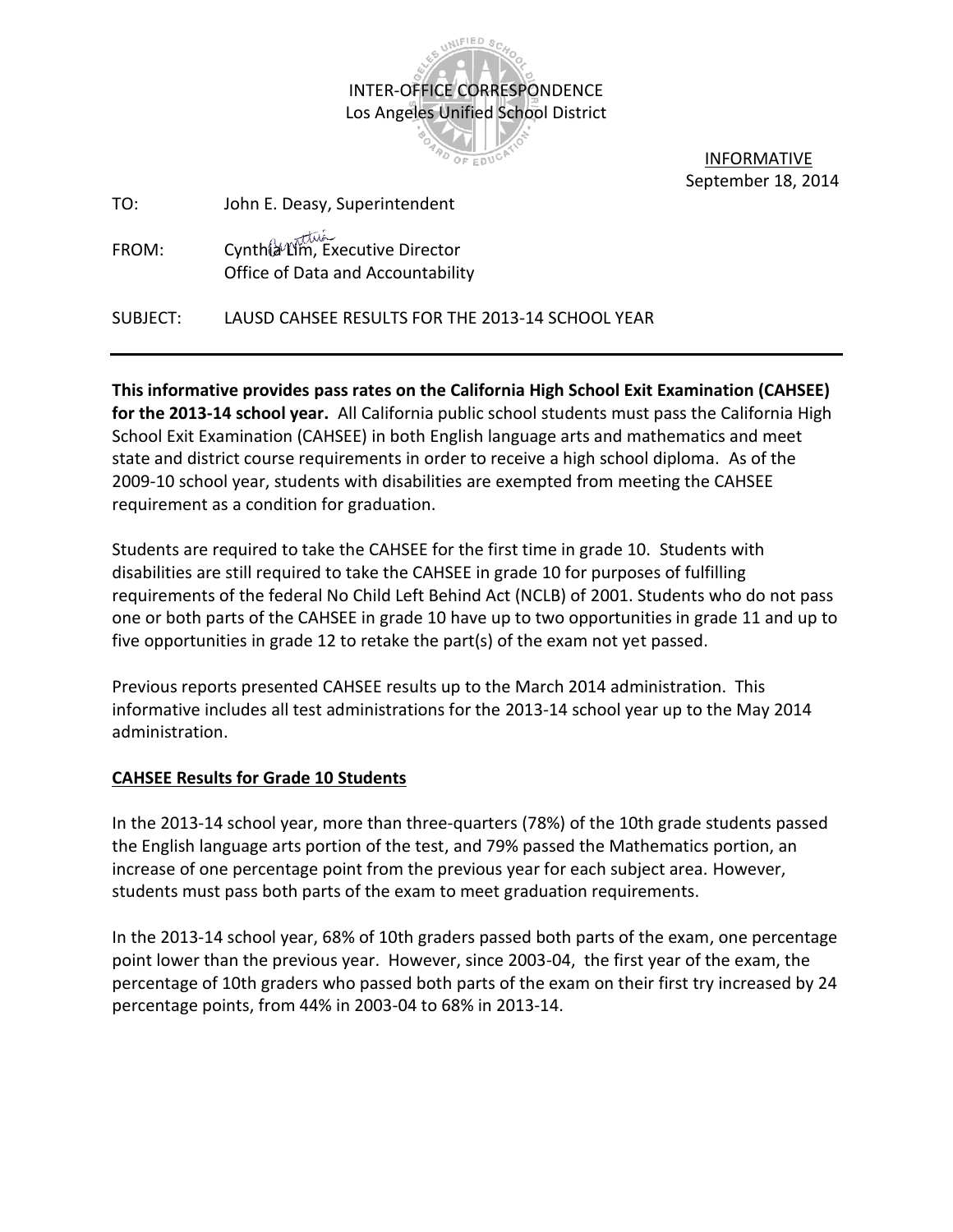

Figure 1: *10th Grade CAHSEE Pass Rates*

## **Pass Rates by Subgroup**

Pass rates decreased for most major subgroups except students with disabilities. Pass rates were highest for Asian (86%) and White (83%) students and lowest for African-American students (57%). Female students had higher pass rates (70%) than male students (65%).

Among English Learners, 17% passed both parts in  $10^{th}$  grade, a decrease of three percentage points from the previous year. For Reclassified English Learners, pass rates decreased from 82% to 80%. Students with disabilities increased by one percentage point from 19% to 20%.

|                           |                | May Percent Passed as 10th Graders |              |             |             |             |             |                       |                |                |                |                           |
|---------------------------|----------------|------------------------------------|--------------|-------------|-------------|-------------|-------------|-----------------------|----------------|----------------|----------------|---------------------------|
|                           | 2003-<br>04    | 2004-<br>05                        | 2005-<br>06  | 2006-<br>07 | 2007-<br>08 | 2008-<br>09 | 2009-<br>10 | 2010-<br>$\mathbf{H}$ | $2011 -$<br>12 | $2012 -$<br>13 | $2013 -$<br>14 | Change<br>2013 to<br>2014 |
| <b>ALL Students</b>       | 44             | 50                                 | 53           | 52          | 57          | 60          | 62          | 66                    | 67             | 69             | 68             | -1                        |
| <b>GENDER</b>             |                |                                    |              |             |             |             |             |                       |                |                |                |                           |
| Male                      | 42             | 48                                 | 51           | 50          | 55          | 59          | 60          | 64                    | 65             | 66             | 65             | $-1$                      |
| Female                    | 46             | 51                                 | 55           | 53          | 59          | 62          | 64          | 68                    | 70             | 71             | 70             | $-1$                      |
| <b>ETHNICITY</b>          |                |                                    |              |             |             |             |             |                       |                |                |                |                           |
| African American          | 36             | 40                                 | 45           | 43          | 45          | 51          | 54          | 55                    | 58             | 59             | 57             | $-2$                      |
| Asian                     | 77             | 80                                 | 80           | 81          | 83          | 86          | 88          | 89                    | 90             | 87             | 86             | $-1$                      |
| Latino                    | 38             | 45                                 | 48           | 47          | 54          | 57          | 59          | 63                    | 65             | 67             | 67             | $\mathbf 0$               |
| White                     | 75             | 80                                 | 81           | 80          | 82          | 83          | 84          | 84                    | 86             | 85             | 83             | $-2$                      |
| English Learner           | 29             | 34                                 | 8            | 15          | 9           | 20          | 21          | 23                    | 22             | 20             | 17             | $-3$                      |
| <b>Reclassified ELs</b>   | 57             | 65                                 | 69           | 69          | 76          | 78          | 79          | 82                    | 83             | 82             | 80             | $-2$                      |
| Student<br>w/Disabilities | $\overline{7}$ | 9                                  | $\mathbf{H}$ | 9           | 4           | 16          | 17          | 8                     | 18             | 19             | 20             |                           |

Table 2: *CAHSEE Pass Rates by Subgroup*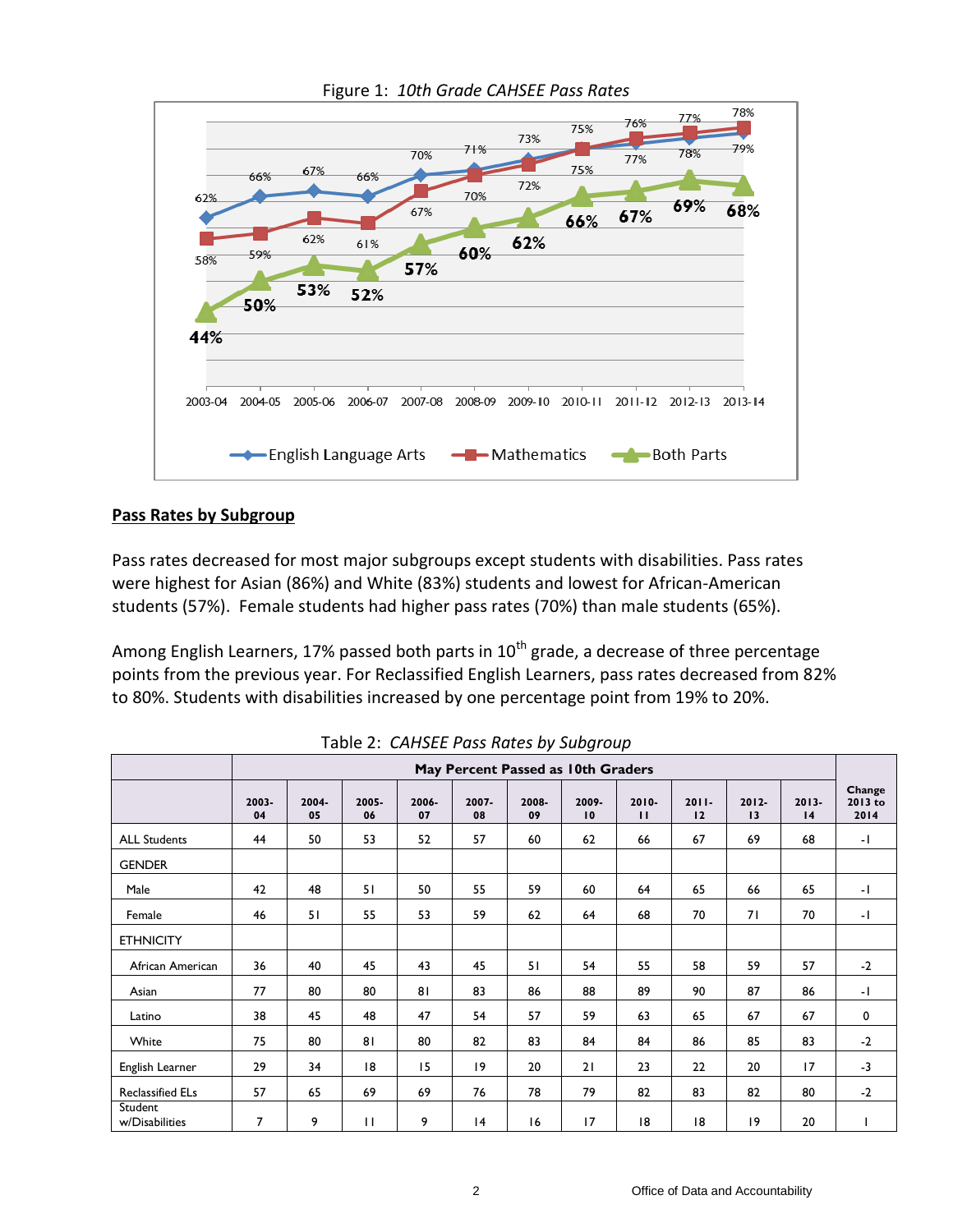## **Comparison to State and Urban Districts**

Comparisons to the state and other urban districts is possible by subject only (i.e., English language arts or Mathematics), not by passing both parts. In English language arts, LAUSD's pass rate increased by one percentage point, from 77% to 78%. LAUSD's rate was below the statewide average of 83%. At the state level, pass rates remained flat compared to the previous year. Three other districts increased pass rates in English Language Arts (Santa Ana, Sacramento and Fresno) while three urban districts (San Jose, Pasadena and San Bernardino) had declines from the previous year.

| ≈ic ii ±oth oraac ombee mao natos m enghon eangaage mito sy otate ana orsan Diotho |         |         |         |             |             |             | Percentage<br>Point Gain |
|------------------------------------------------------------------------------------|---------|---------|---------|-------------|-------------|-------------|--------------------------|
| <b>English Language Arts</b>                                                       | 2008-09 | 2009-10 | 2010-11 | $2011 - 12$ | $2012 - 13$ | $2013 - 14$ | $2013$ to<br>2014        |
| San Diego                                                                          | 79      | 80      | 82      | 83          | 85          | 85          | 0                        |
| San Jose                                                                           | 82      | 83      | 84      | 85          | 84          | 83          | $-1$                     |
| California                                                                         | 79      | 81      | 82      | 83          | 83          | 83          | $\boldsymbol{0}$         |
| Pomona                                                                             | 74      | 72      | 77      | 80          | 81          | 81          | 0                        |
| Long Beach                                                                         | 78      | 81      | 80      | 81          | 80          | 80          | 0                        |
| Santa Ana                                                                          | 70      | 74      | 79      | 78          | 77          | 79          | $\overline{2}$           |
| San Francisco                                                                      | 77      | 80      | 77      | 80          | 78          | 78          | 0                        |
| <b>LAUSD</b>                                                                       | 71      | 73      | 75      | 76          | 77          | 78          | $\prime$                 |
| Pasadena                                                                           | 75      | 78      | 82      | 82          | 79          | 77          | $-2$                     |
| Sacramento                                                                         | 73      | 76      | 78      | 80          | 76          | 77          | $\overline{I}$           |
| Fresno                                                                             | 67      | 70      | 74      | 75          | 73          | 74          | I                        |
| San Bernardino                                                                     | 65      | 67      | 69      | 71          | 72          | 71          | $-I$                     |
| Oakland                                                                            | 60      | 60      | 64      | 65          | 63          | 63          | 0                        |

Table 4: *10th Grade CAHSEE Pass Rates in English Language Arts by State and Urban Districts*

In Mathematics, LAUSD's pass rate increased by one percentage point from 78% to 79%. Statewide, the pass rate also increased by one percentage point, from 84% to 85%. Most urban districts increased pass rates in Mathematics with the exception of San Francisco and Oakland. Santa Ana and Pasadena increased by five percentage points and Fresno increased by four percentage points.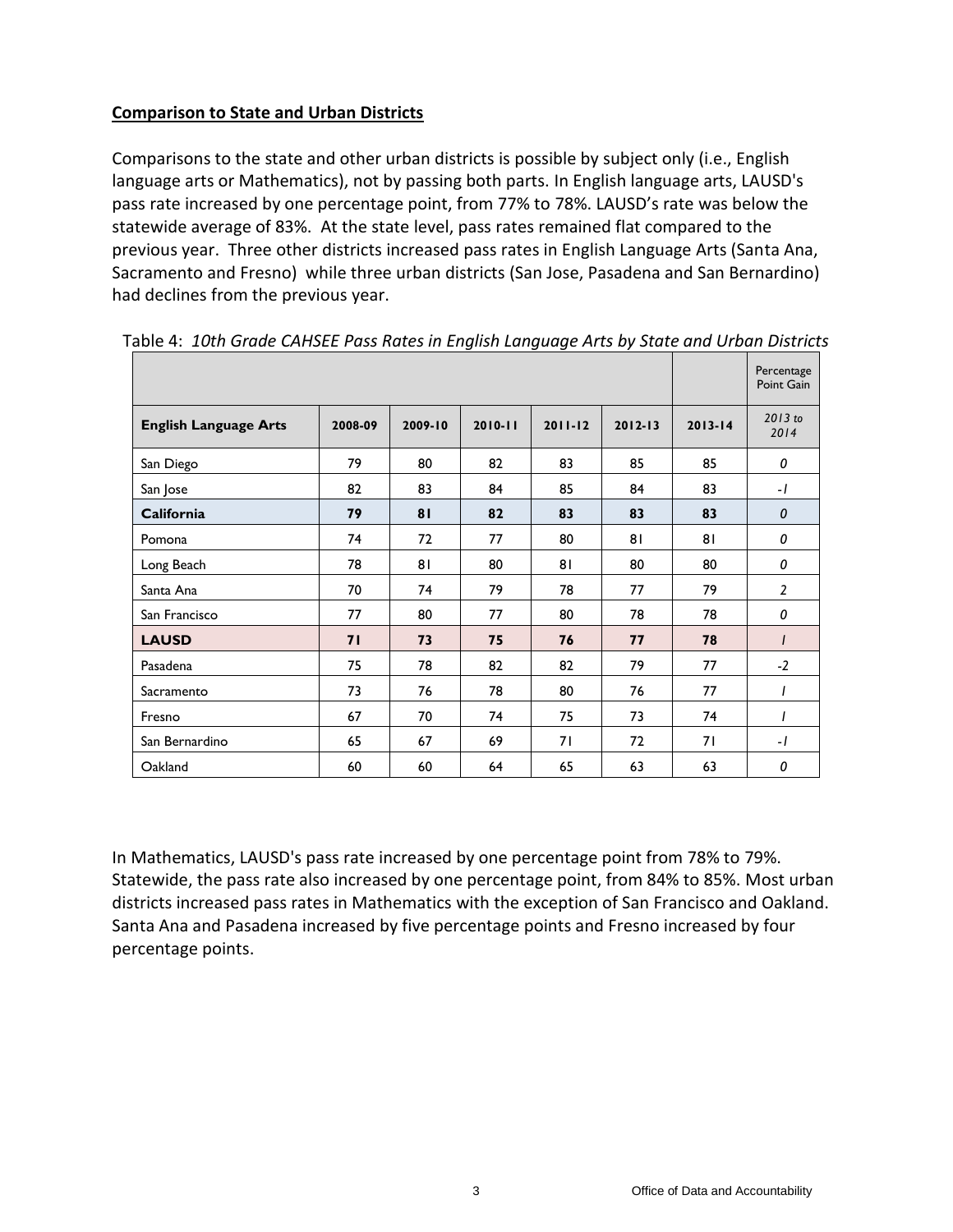|                    |         |         |             |             |             |             | Percentage<br>Point Gain |
|--------------------|---------|---------|-------------|-------------|-------------|-------------|--------------------------|
| <b>Mathematics</b> | 2008-09 | 2009-10 | $2010 - 11$ | $2011 - 12$ | $2012 - 13$ | $2013 - 14$ | 2013 to<br>2014          |
| San Diego          | 81      | 82      | 85          | 86          | 86          | 87          |                          |
| San Jose           | 85      | 85      | 85          | 85          | 84          | 85          | 1                        |
| <b>California</b>  | 80      | 81      | 83          | 84          | 84          | 85          | $\mathbf{I}$             |
| Long Beach         | 79      | 79      | 79          | 83          | 83          | 85          | $\overline{2}$           |
| Santa Ana          | 76      | 77      | 81          | 83          | 80          | 85          | 5                        |
| San Francisco      | 78      | 80      | 82          | 84          | 84          | 84          | 0                        |
| Pasadena           | 71      | 78      | 82          | 82          | 77          | 82          | 5                        |
| Sacramento         | 77      | 79      | 79          | 82          | 78          | 80          | $\overline{2}$           |
| <b>LAUSD</b>       | 71      | 72      | 75          | 77          | 78          | 79          | $\mathbf{I}$             |
| Pomona             | 77      | 73      | 75          | 77          | 77          | 78          | $\overline{I}$           |
| Fresno             | 71      | 73      | 75          | 75          | 73          | 77          | 4                        |
| San Bernardino     | 66      | 66      | 70          | 72          | 74          | 76          | $\overline{2}$           |
| Oakland            | 64      | 58      | 64          | 67          | 68          | 68          | 0                        |

Table 5: *10th Grade CAHSEE Pass Rates in Mathematics by State and Urban Districts*

## **Percentage of Students Passing Both Parts of CAHSEE for 11th and 12th Graders**

Pass rates for  $11<sup>th</sup>$  graders increased by one percentage point from the previous year. As of May 2014, 80% of 11 graders passed both parts of the exam. Pass rates increased or remained the same for most major subgroups except for White students and English learners. The percentage of English learners that passed both parts of CAHSEE was lower for the 11<sup>th</sup> graders in 2014, however, the number of English learners was lower than in past years, due to larger numbers of English learners being reclassified as fluent in English.

| <b>Ilth Graders</b>               |                    |             |             | <b>Percent Passed as of:</b> |             |             |
|-----------------------------------|--------------------|-------------|-------------|------------------------------|-------------|-------------|
|                                   | <b>May</b><br>2009 | May<br>2010 | May<br>2011 | May<br>2012                  | May<br>2013 | May<br>2014 |
| <b>ALL STUDENTS</b>               | 75                 | 76          | 77          | 80                           | 79          | 80          |
| <b>GENDER</b>                     |                    |             |             |                              |             |             |
| Male                              | 73                 | 75          | 76          | 78                           | 77          | 78          |
| Female                            | 77                 | 78          | 79          | 82                           | 81          | 83          |
| <b>ETHNICITY</b>                  |                    |             |             |                              |             |             |
| African American                  | 64                 | 66          | 68          | 69                           | 69          | 70          |
| Asian                             | 91                 | 93          | 93          | 93                           | 92          | 92          |
| Hispanic                          | 73                 | 74          | 76          | 79                           | 78          | 80          |
| White                             | 90                 | 90          | 90          | 89                           | 89          | 86          |
| English Learners                  | 33                 | 35          | 34          | 36                           | 32          | 23          |
| <b>Reclassified ELs</b>           | 91                 | 92          | 92          | 94                           | 92          | 92          |
| <b>Students with Disabilities</b> | 25                 | 27          | 28          | 30                           | 28          | 30          |

Table 6: *CAHSEE Pass Rates for 11th Graders*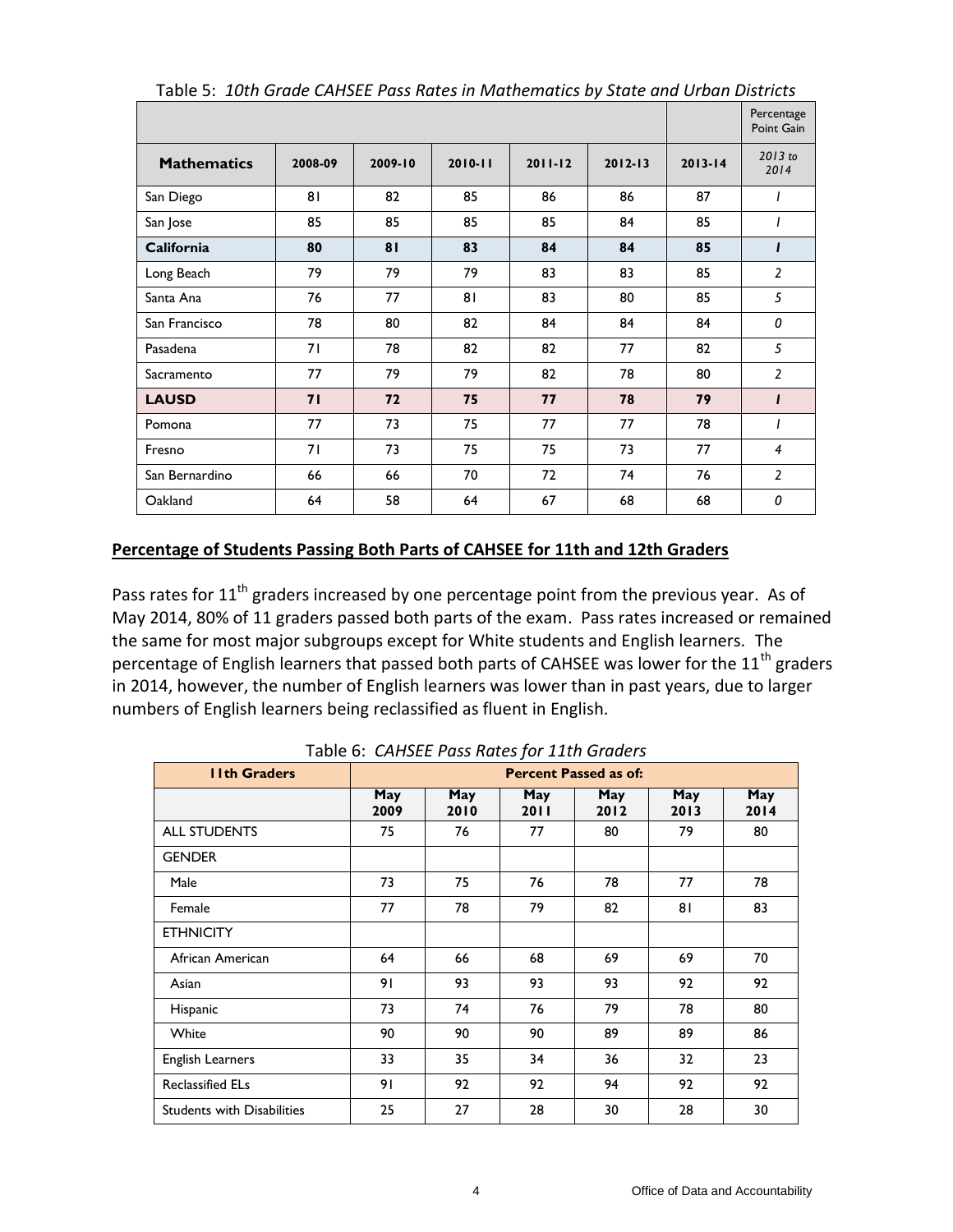For the graduating class of 2014, 87% passed both parts of the exam, a decrease of one percentage point compared to the previous year. Across all major subgroups, pass rates for the Class of 2014 were lower than the previous year. Pass rates decreased for English learners, however, there were fewer English learners in 2014 compared to previous years. There were more reclassified English learners in 2014 compared to previous years.

| 12th Graders                |             |             |                    | <b>Percent Passed as of:</b> |             |             |
|-----------------------------|-------------|-------------|--------------------|------------------------------|-------------|-------------|
|                             | May<br>2009 | May<br>2010 | May<br><b>2011</b> | May<br>2012                  | May<br>2013 | May<br>2014 |
| <b>ALL STUDENTS</b>         | 87          | 87          | 86                 | 88                           | 88          | 87          |
| <b>GENDER</b>               |             |             |                    |                              |             |             |
| Male                        | 86          | 86          | 85                 | 87                           | 86          | 85          |
| Female                      | 88          | 89          | 88                 | 90                           | 90          | 89          |
| <b>ETHNICITY</b>            |             |             |                    |                              |             |             |
| African American            | 82          | 79          | 80                 | 81                           | 82          | 80          |
| Asian                       | 96          | 96          | 95                 | 95                           | 96          | 93          |
| Hispanic                    | 86          | 86          | 86                 | 88                           | 88          | 87          |
| White                       | 95          | 94          | 92                 | 93                           | 92          | 89          |
| <b>English Learners</b>     | 60          | 56          | 53                 | 54                           | 50          | 29          |
| <b>Reclassified ELs</b>     | 97          | 97          | 98                 | 98                           | 98          | 97          |
| Students with Disabilities* | 45          | 36          | 32                 | 38                           | 36          | 36          |

Table 7: *CAHSEE Pass Rates for 12th Graders*

\*Students with disabilities are exempt from passing the exam for graduation.

The following schools had the highest CAHSEE pass rates for  $10^{th}$  graders in the 2013-14 school year, with over 90% of students passing on their first try.

| Locn | <b>ESC</b>  | <b>BD</b>      | <b>School</b>               | $May-08$ | May 09 | <b>May-10</b> | May 11 | May-12 | $May-13$ | $May-14$ | 1 Year<br>Change |
|------|-------------|----------------|-----------------------------|----------|--------|---------------|--------|--------|----------|----------|------------------|
| 8518 | S           | 7              | <b>HARBOR TCHR PREP ACD</b> | 96%      | 99%    | 100%          | 100%   | 100%   | 98%      | 99%      | 1%               |
| 8741 | W           | $\mathbf{1}$   | LACES MAG                   | 96%      | 96%    | 99%           | 98%    | 99%    | 100%     | 98%      | $-2%$            |
| 8842 | N           | 3              | SOCES MAG                   | 90%      | 95%    | 97%           | 95%    | 91%    | 99%      | 94%      | -5%              |
| 7751 | <b>ISIC</b> | $\overline{2}$ | ROOSEVELT SH MAGNET         | 51%      | 56%    | 57%           | 85%    | 91%    | 92%      | 94%      | 2%               |
| 7390 | N           | 3              | <b>VALLEY ALTERN MAG</b>    | 85%      | 87%    | 91%           | 92%    | 91%    | 93%      | 92%      | -1%              |
| 8754 | E.          | 2              | <b>BRAVO MEDICAL MAG</b>    | 92%      | 91%    | 93%           | 94%    | 95%    | 96%      | 92%      | -4%              |
| 8727 | S           | 7              | KING-DREW MED MAG           | 81%      | 78%    | 84%           | 85%    | 84%    | 93%      | 92%      | $-1%$            |
| 8853 | E.          | $\overline{2}$ | ORTHOPAEDIC HOSP MAG        | 74%      | 89%    | 79%           | 86%    | 89%    | 91%      | 91%      | 0%               |
| 8738 | E.          | $\overline{2}$ | DOWNTWN BUSINESS MAG        | 80%      | 80%    | 83%           | 87%    | 86%    | 94%      | 91%      | $-3%$            |
| 8558 | N           | 3              | PEARL JOURN/COMM MAG        | --       | $-$    | 86%           | 94%    | 93%    | 94%      | 90%      | -4%              |
| 7656 | <b>ISIC</b> | 7              | CARSON ACAD MED ARTS        | --       |        | --            | --     | $- -$  | 79%      | 90%      | 11%              |

Table 8: *Schools with the Highest CAHSEE Pass Rates for 10th Graders*